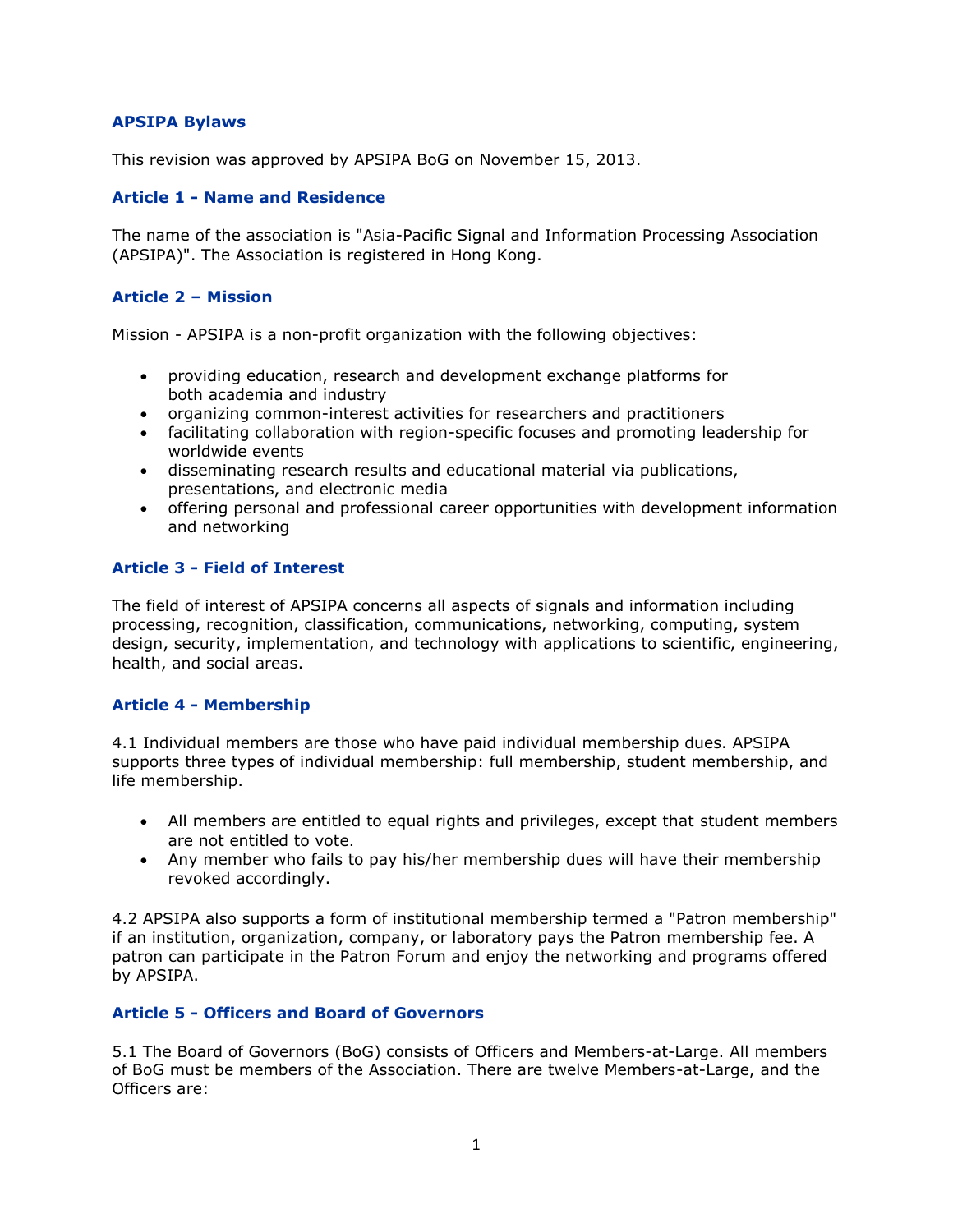- President
- President-Elect
- Past-President
- Vice President Conferences
- Vice President Industrial Relations and Development
- Vice President Institutional Relations and [Education Program](http://apsipa.com/bylaws.htm)
- Vice President Member Relations and Development
- Vice President Publications
- Vice President Technical Activities

#### 5.2 Election

5.2.1 Members-at-Large of the BoG are elected by direct vote of the voting Members of the Association. The officers are elected by the BoG.

- One-third of the total (12) Members-at-Large will be elected annually.
- The term of a Member-at-Large is three years.
- All officers have two-year terms.
- No more than three Members-at-Large shall come from the same country.

#### 5.2.2 Eligibility for Re-election

- Vice Presidents may be elected to the same office for no more than two consecutive terms.
- Members-at-large may be elected for no more than two consecutive terms.

#### 5.3 Officer Responsibilities

- The President manages all aspects of the Association and represents the Association, whether internally or externally, to promote and protect the interests of the Association and its members.
- The President-Elect is the Treasurer of the Association. He/she is also in charge of long-term planning.
- The Past-President is in charge of awards, nominations and elections. He/she chairs the Award and Election Board.

5.3.1 Vice Presidents are accountable to the President for their areas of responsibility.

5.3.2 Vice President - Conferences is responsible for all aspects of technical conferences, workshops, and professional meetings, including conference publications, and co-sponsoring of existing meetings. He/she chairs the Conference Board.

5.3.3 Vice President - Industrial Relations and Development is responsible for developing industrial patrons, industry forum and networking, and outreach to industry. He/she chairs the Industry Board and Forum.

5.3.4 Vice President - Institutional Relations and Education Program is responsible for developing institutional patrons and building relations with existing agencies, societies, and associations within each affiliated country. He/she is also responsible for developing [educational programs](http://apsipa.com/bylaws.htm) to meet the needs and demands of different regions and members. He/she chairs the Institution Board and Forum.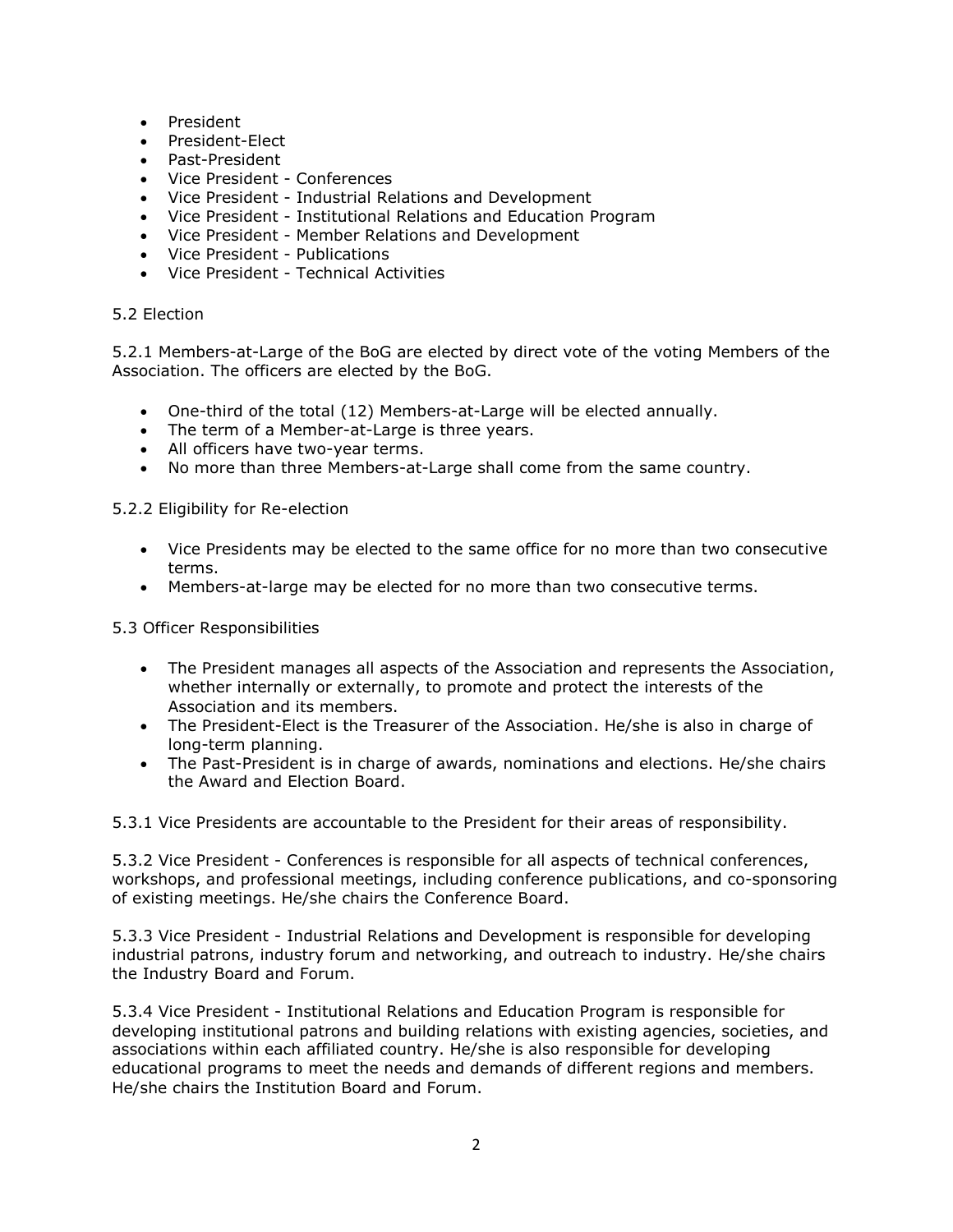5.3.5 Vice President - Member Relations and Development is responsible for programs related to members, branches, membership development, and marketing, and fostering a strong international presence. He/she chairs the Branch and Membership Board.

5.3.6 Vice President - Publications is responsible for all activities related to print and electronic products, such as journals, magazines, and on-line offerings. He/she chairs the Publications Board.

5.3.7 Vice President - Technical Activities is responsible for overseeing the technical committees and their technical activities. He/she chairs the Technical Activities Board.

5.4 Board of Governors Meetings

5.4.1 The BoG must hold one formal meeting annually. Special BoG meetings may be held at the request of the President or four members of the BoG. A majority of the voting members of the BoG constitutes a quorum. When a quorum is present, a majority vote is necessary to pass motions.

5.4.2 Business may be conducted by means other than formally held meetings when the matter can be adequately handled via letter, electronic ballot, conference call, or electronic mail interchange, etc.

5.5 Executive Committee (EXCOM)

Between formal and special BoG meetings, business will be managed by the EXCOM consisting of all the officers. Actions of EXCOM must be ratified by the BoG in its next meeting.

#### 5.6 Operations

5.6.1 Minutes of each BoG and EXCOM meeting will be distributed to the BoG within 30 days of the meeting.

5.6.2 Members of the BoG and EXCOM must receive notice of formal meetings no less than 30 days prior to the scheduled date.

5.6.3 If a quorum is not present at a duly called BoG or EXCOM meeting, actions may be formulated but are not effective until ratified by letter, electronic mail, or conference call. A majority vote of that specific body with the quorum is required for ratification. Approved decisions will be recorded in the minutes of that meeting.

5.6.4 Business at Association meetings shall be conducted according to Robert's Rules of Order (latest revision).

5.6.5 The BoG may relieve volunteers in appointed/assigned positions of their responsibilities.

# **Article 6 - Technical Committees**

6.1 Technical Committees are established to promote and achieve the technical objectives of the Association. Technical Committees may be created, merged, or dissolved by resolution of the BoG.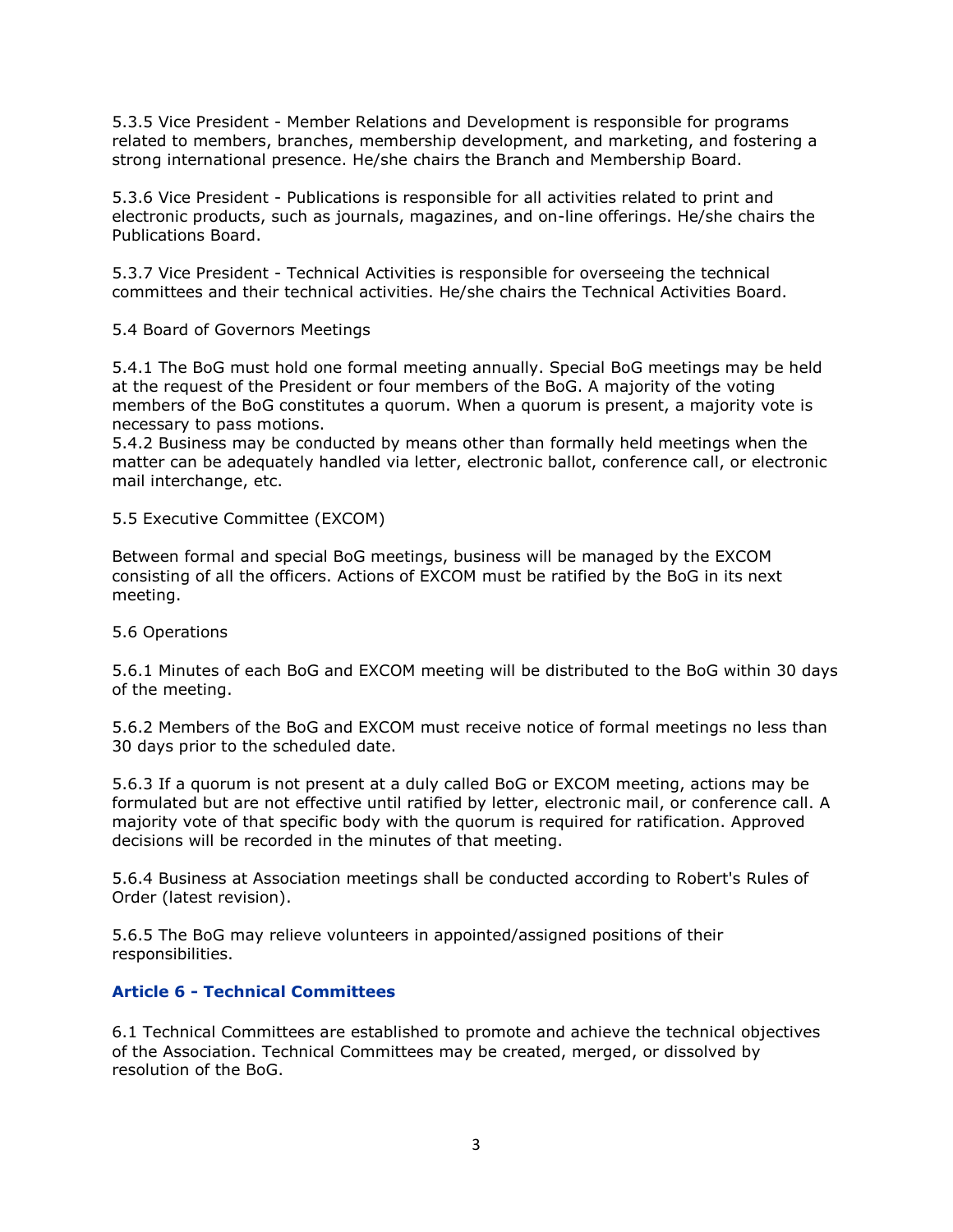6.2 The Chair of a new Technical Committee is appointed for two years by the Vice President - Technical Activities with the approval of the President. During this period a mentor is assigned to the committee by the Vice President - Technical Activities. Subsequently, the Chair will be elected by members of the Technical Committee.

6.3 Elections for Technical Committee Chairs are held every two years for a two-year term. A Chair cannot serve more than two consecutive terms of office.

6.4 General policies and procedures are provided to guide technical committees and may be modified for the individual technical committee with approval of the Vice President - Technical Activities. Policies must include officer positions and election procedures.

6.5 Each Technical Committee will have a technical scope that may be modified when appropriate, upon approval of the Vice President - Technical Activities and with consent of the BoG.

# **Article 7 - Budget and Finance**

7.1 Each year the Treasurer is responsible for the development of the annual budget which must be approved by the BoG.

7.2 The Treasurer monitors revenues and expenses, providing periodical review of the Association finances and recommends adjustments needed to ensure financial stability. A complete financial report is presented by the Treasurer annually.

7.3 The Treasurer will follow orderly procedures for disbursement of funds, providing sufficient checks and balances and appropriate record keeping. A budgeted expenditure requires no further approval beyond approval of the Treasurer.

7.4 The Treasurer will cooperate with Association officials to carry out financial audits when requested. The results of these audits will be presented to the BoG.

#### **Article 8 - Regional and Local Branches**

Each country, region, or local area, can establish a branch, provided they have a minimum of 10 members with the approval of Vice President - Member Relations and Development. A branch shall elect a chair and promise to comply with APSIPA Policies and Rules.

#### **Article 9 -Conferences and Workshops**

9.1 To accomplish the mission and objectives of APSIPA, an annual flagship conference called APSIPA Summit shall be held during the fall, where the conference, workshops, institution forum, industry forum, BoG meeting, standing boards and committees meetings shall take place.

9.2 APSIPA shall also financially sponsor other conferences and workshops of interest to its members. All the financially sponsored conferences and workshops shall comply the policies and rules of APSIPA.

9.3 All conferences and workshops proposals shall be approved by Conference Board and overseen by Vice President - Conferences. To ensure sound financial stability, each conference/workshop shall budget a 10% profit margin. After each conference/workshop,